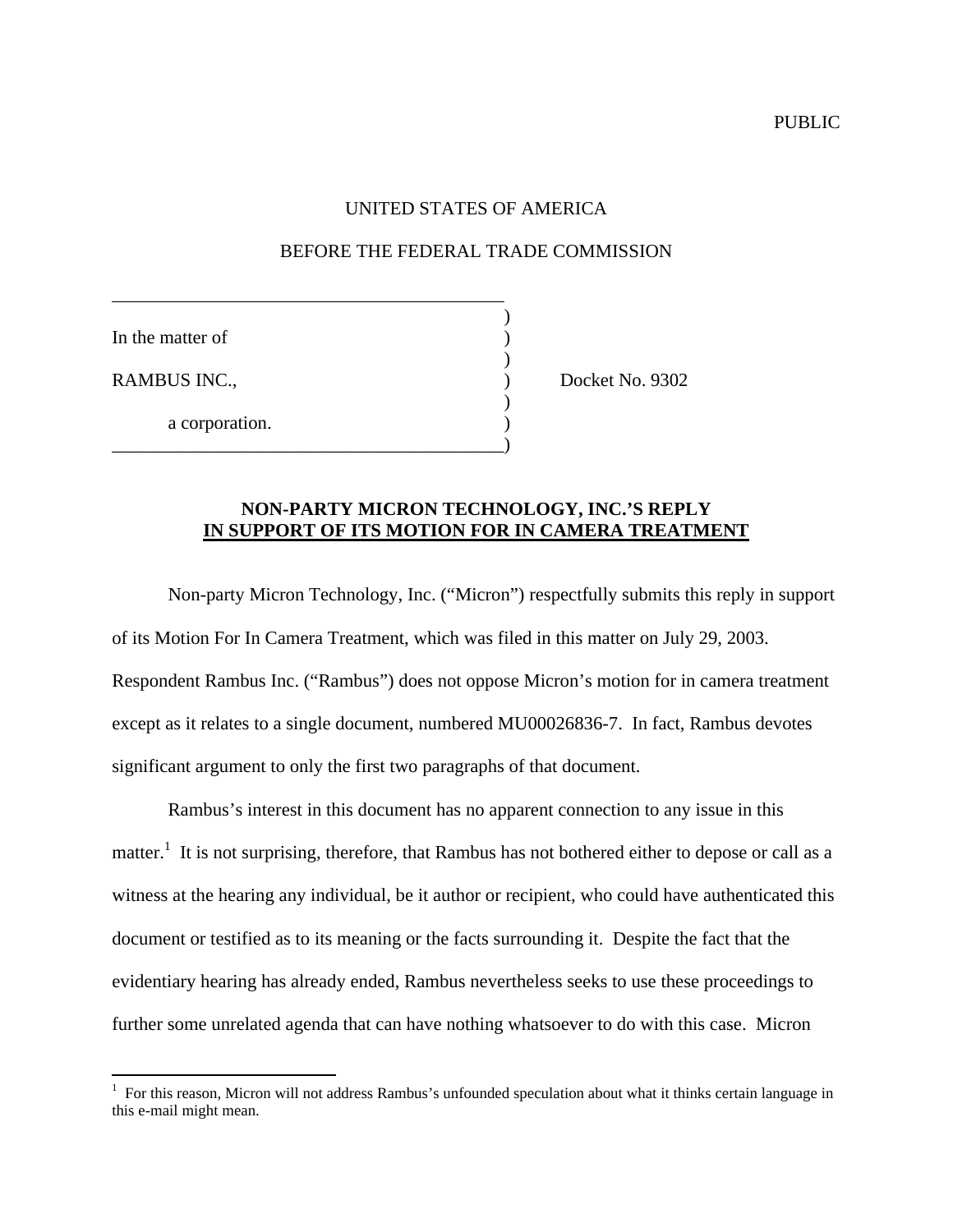respectfully submits that Rambus should not be allowed to exploit these hearings and the Commission's rules in such a manner.

Regardless of why Rambus is seeking to avoid in camera protection for this document, its arguments are without merit. Rambus makes a half-hearted argument that nothing in any part of the document is entitled to in camera protection. However, it acknowledges that portions of the document contain Micron pricing plans. See Rambus Opposition at 4. Rambus fails to note that the document also contains specific information about shortages of certain Micron parts as well as pricing and customer demand information for nine different Micron customers. In fact, the very paragraphs on which Rambus focuses include forward-looking statements of Micron's pricing plans regarding specific groups of customers on specific product types. This sensitive competitive information was not shared outside the company. As explained in the Declaration of Robert Donnelly ("Donnelly Declaration") which accompanied Micron's motion, such pricing plans are confidential and proprietary and their disclosure threatens to seriously disadvantage Micron in the marketplace. Donnelly Declaration at  $\P$  11-12.

Rambus's contention is that the information in the document is so outdated as to be unworthy of protection. The document in question contains sensitive, forward-looking information that is less than two years old, and this Court has already granted in camera treatment for similar documents that were older. See, e.g., Additional Order On Non-Party Motions For In Camera Treatment (April 29, 2003).

\* \* \* \*